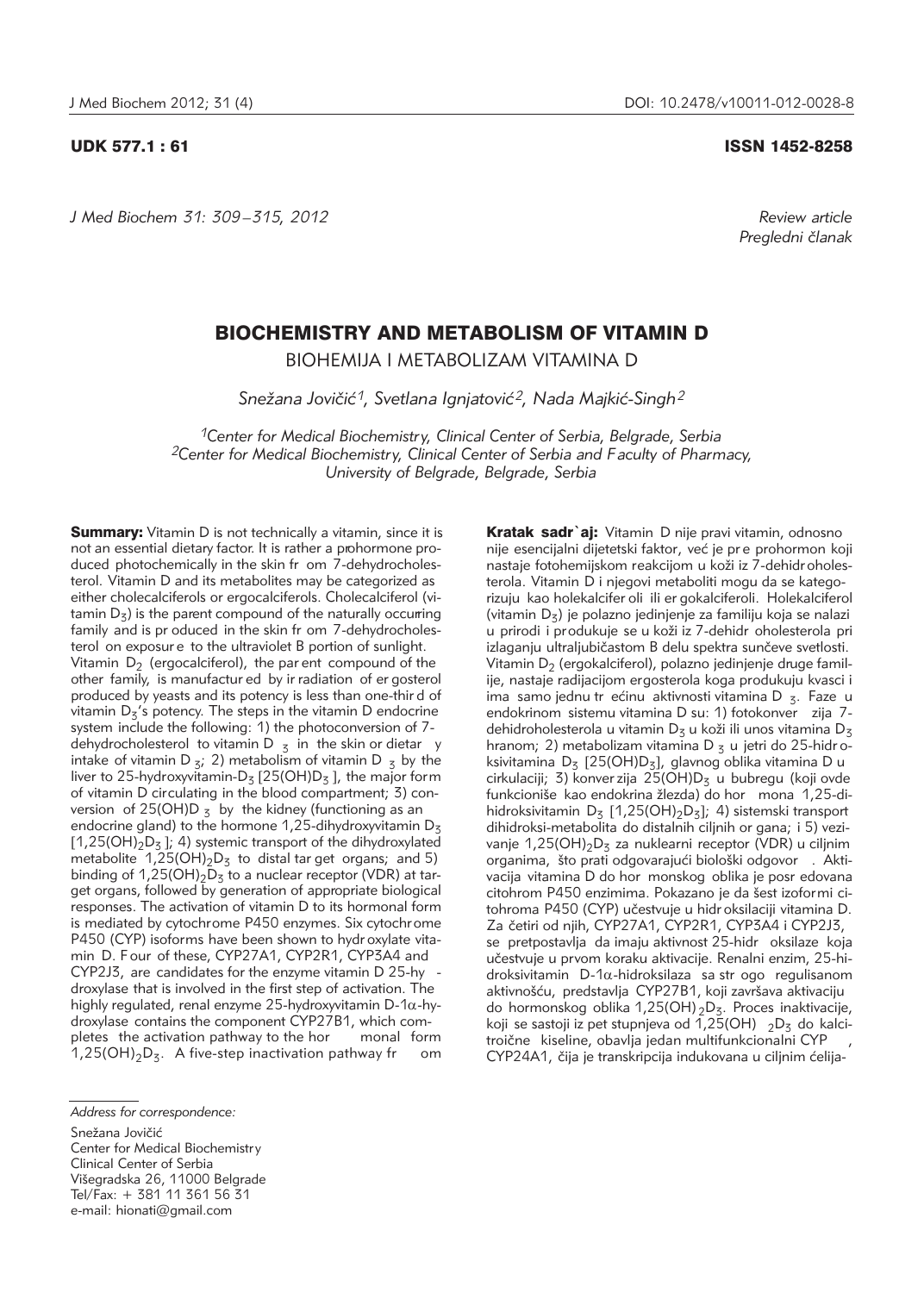$1,25(OH)_2D_5$  to calcitroic acid is attributed to a single multifunctional CYP, CYP24A1, which is transcriptionally in duced in vitamin D target cells by the action of  $1,25(OH)_{2}D_{3}$ . An additional key component in the operation of the vitamin D endocrine system is the plasma vitamin D binding protein (DBP), which carries vitamin  $D<sub>z</sub>$  and its metabolites to their metabolism and tar get organs. DBP is a specific, high-affinity transport protein. It is synthesized by the liver and circulates in gr eat excess, with fewer than 5% of the binding sites nor mally occupied. 1,25(OH)  $_2D_5$ , acts as a ligand for a nuclear transcription factor, vitamin D receptor – VDR, which like all other nuclear r eceptors, regulates gene transcription and cell function. The widespr ead presence of VDR, and the key activating  $(1 - \alpha$ -hydroxylase, CYP27B1) and inactivating (24-hydr oxylase, CYP24A1) en zymes in most mammalian cells means that the cells in these tissues have the potential to pr oduce biological responses, depending on the availability of appr opriate amounts of vi tamin  $D_5$ . Thanks to this widespread presence of elements of vitamin D endocrine system, its biological featur es are being recognized outside bone tissue, i.e. calcium and phosphate metabolism.

Keywords: vitamin D, vitamin D receptor, vitamin D binding protein, cytochrome P450

# Introduction

Vitamin  $D_3$  is not a genuine vitamin, in the sense that it is not an essential element of diet, but it is more of a ster oid prohormone produced through photochemical reaction in the skin fr om 7-dehydrocholesterol. The metabolic action is carried out through its hormonal form,  $1\alpha$ , 25-dihydroxyvitamin D<sub>3</sub>  $[1,25(OH)_2D_3]$ , after binding to a nuclear r eceptor (vitamin D receptor, VDR) which r egulates the transcription of a number of tar get genes in a variety of vitamin D target cells. The presence of activating and inactivating enzymes of vitamin D, as well as VDR in almost all mammalian cells, together with the observation that appr oximately 3% of the mouse and human genome is r egulated via the vitamin D pathway, indicates that it is essential for life in higher animals (1). Besides the well established central r ole in calcium homeostasis, this pluripotent hor mone have additional biological actions in the adaptive and innate immune system, insulin secr etion by the pancreatic  $\beta$  cells, multifactorial heart functioning and blood pressure regulation, brain and fetal development (2). In accor dance, the all gr owing epidemiological data support the role that vitamin D might play in controlling the risk of many chr onic illnesses, including common cancers, myopathy , autoimmune disease, diabetes and the metabolic syndrome, infections, and cardiovascular disease (1, 3).

In this article we summmarize the current knowledge of the metabolism and biochemistr y of vitamin D, including biological activation and inactivation, mechanisms of action and regulation.

ma dejstva vitamina D posredstvom  $1,25(OH)_2D_3$  Dodatna ključna komponenta u dejstvu vitamin D endokrinog sistema je vitamin D vezujući pr otein u plazmi (DBP), koji transportuje vitamin  $D_5$  i njegove metabolite do ciljnih i organa gde se odvija njihov metabolizam. DBP je specifičan transportni protein velikog afi niteta. Sintetiše se u jetri i cirkuliše u velikom višku, sa zasićenjem vezujućih mesta maniim od 5%. 1,25(OH)<sub>2</sub>D<sub>3</sub> deluje kao ligand nuklearnog transkripcionog faktora, VDR, koji r eguliše transkripciju gena i funkciju ćelija. šir oka rasprostranjenost VDR i ključnih enizma aktivacije (1  $\alpha$ -hidroksilaza, CYP27B1) i inaktivacije (24-hidroksilaza, CYP24A1) u većini ćelija sisara znači da }elije u ovim tkivima imaju potencijal za pr odukovanje bioloških odgovora, zavisno od rasploživosti dovoljnih količina vitamina  $D_{z}$ . Zahvaljujući rasprostranjenosti elemenata endokrinog sistema vitamina D, njegove biološke oso bine se prepoznaju i izvan koštanog sistema, odnosno meta bolizma kalcijuma i fosfora.

Klju~nere~i: vitamin D, receptor za vitamin D, vitamin-D vezujući protein, citohrom P450

### Structure and synthesis of vitamin D

Vitamin D is a secosteroid with broken 9,10 carbon-carbon bond in B ring of the cyclopentano perhydrophenanthrene structure. Vitamin D and its metabolites may be classified as either cholecalcife rols or ergocalciferols. Cholecalciferol (vitamin  $D_7$ ) is the parent compound of the naturally occur ring family and is produced in the skin from 7-dehydrocholesterol on exposure to the ultraviolet B portion of sunlight. Beside the photosynthesis in the skin, vitamin  $D<sub>z</sub>$  can also be introduced with certain types of foods, including fatty fish, fish liver oils, and egg yolk. Vitamin  $D_2$  (ergocalciferol) is manufactured by irradiation of er gosterol produced by yeasts. Vitamin D  $_2$ differs from vitamin  $D_5$  by the double bond between carbon 22 and carbon 23 and a methyl group on carbon 24. When vitamin D or its metabolites are written without a subscript, both families ar e included (4). Vitamin  $D_2$  has only one third of vitamin  $D_5$ 's potency regarding its biological actions (5). Str ucture of vitamins  $D_5$  and  $D_2$  is represented in *Figure 1*.

# Metabolism

Vitamin  $D_5$  has no known biological function in its native for m. It must be metabolized first to 25 hydroxyvitamin  $D_5$  [25(OH) $D_5$ ] in the liver and then to 1,25(OH)<sub>2</sub>D<sub>3</sub> by the kidney. In studies of vitamin D metabolism some 37 vitamin D  $_5$  metabolites have been isolated and chemically characterized (6). All of these metabolites can be systematized into thr ee basic pathways of vitamin D  $_5$  metabolism: (a) the main two-step activation pathway in liver and kidney that produces  $1,25(OH)_2D_{5}$ ; (b) an inducible carbon-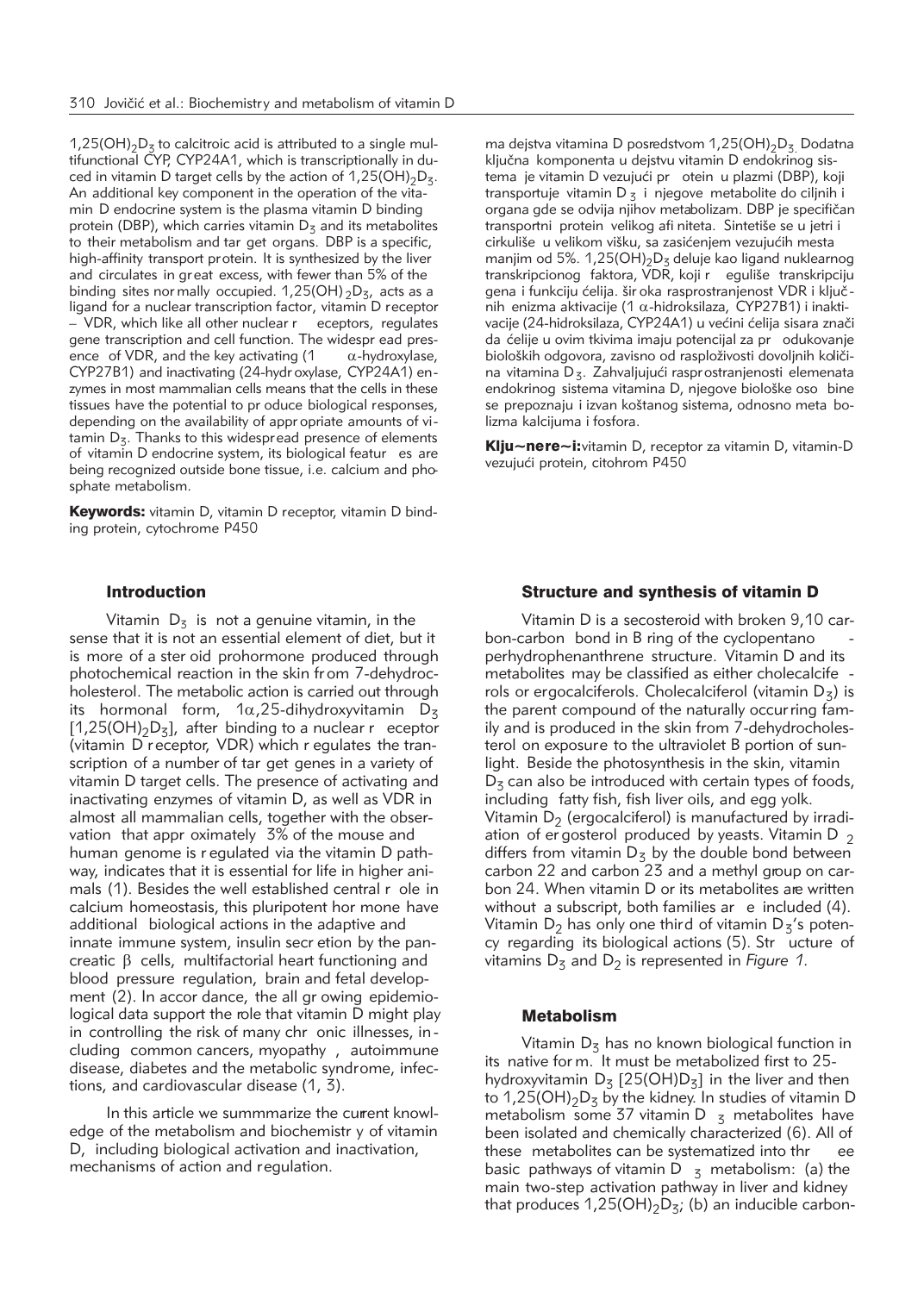

**Figure 1** Structure of vitamin  $D_3$  (cholecalciferol) and vitamin  $D_2$  (ergocalciferol) and their precursors (4).

24 oxidation pathway in vitamin D tar get cells for inactivating 25(OH)D<sub>3</sub> to 24,25-dihydroxyvitamin D<sub>3</sub>  $[24,25(OH)_2D_3]$  and  $[1,25(OH)_2D_5]$  to calcitroic acid; (c) and not completely elucidated  $26,23$ -lactone patway for converting both  $25(OH)D<sub>z</sub>$  and  $1,25(OH)<sub>2</sub>D<sub>z</sub>$ to lactone pr oducts (7). Vitamin D  $_2$  undergoes 25and  $1\alpha$ -hydroxylation steps by the same enzymes, which produces an analogous form of  $1,25(OH)_{2}D_{2}$ , after the conversion into  $25(OH)D<sub>2</sub>$  (8).

The sequencing of the human genome has led to understanding that among a pool of 60 total cytochrome P450s (CYPs) there are three known and possibly other vitamin D -related CYPs linked to the metabolism of vitamin D. The key enzymes in vitamin D metabolism are the hepatic vitamin D -25-hydroxylase (CYP27A1 and CYP2R1), r enal 25-hydroxyvitamin D-1 $\alpha$ -hydroxylase (CYP27B1), and 25-hydroxyvitamin D-24-hydroxylase (CYP24A1) (9).

# *Vitamin D-25-hydroxylase*

Several CYPs are able to catalyze the 25-hydroxylation of vitamin D<sub>3</sub> in vitro. No meaningful regula-

tion of CYP27A1 by vitamin D or calcium homeostatic hormones has been reported in the literature, why it is pr obably not the physiologically r elevant 25 hydroxylase. CYP27A1 does not 25-hydr oxylate vitamin  $D_2$  and the efficient 25-hydr oxylation of vitamin D<sub>2</sub> has been reported in most mammals *in vivo*. This enzyme has an essential r ole in cholesterol and bile acid metabolism and its deficiency does not affect serum levels of vitamin D metabolites. Genetic mutations of CYP27A1 in humans cause cerebrotendinous xanthomatosis, a disor der of bile acid and lipid metabolism that sometimes pr esents with low 25(OH)D levels and a type of osteopor osis (7).

On the other hand, micr osomal CYP2R1 is thought to play a major role due to the absence of sex and species differ ences and catalytic activity towar d both vitamin  $D_2$  and  $D_3$ . CYP2R1 is r egiospecific to the C-25 position of a secosteroid in contrast to other polyfunctional CYP enzymes with vitamin D 25 hydroxylase activity (CYP27A1, CYP2C11, and CYP3A4). Moreover, mutation in the human *Cyp2r1* gene results in vitamin D-dependent rickets, the only type of rickets that is caused by 25-hydr oxylase deficiency. Furthermore, CYP2R1 expr ession in human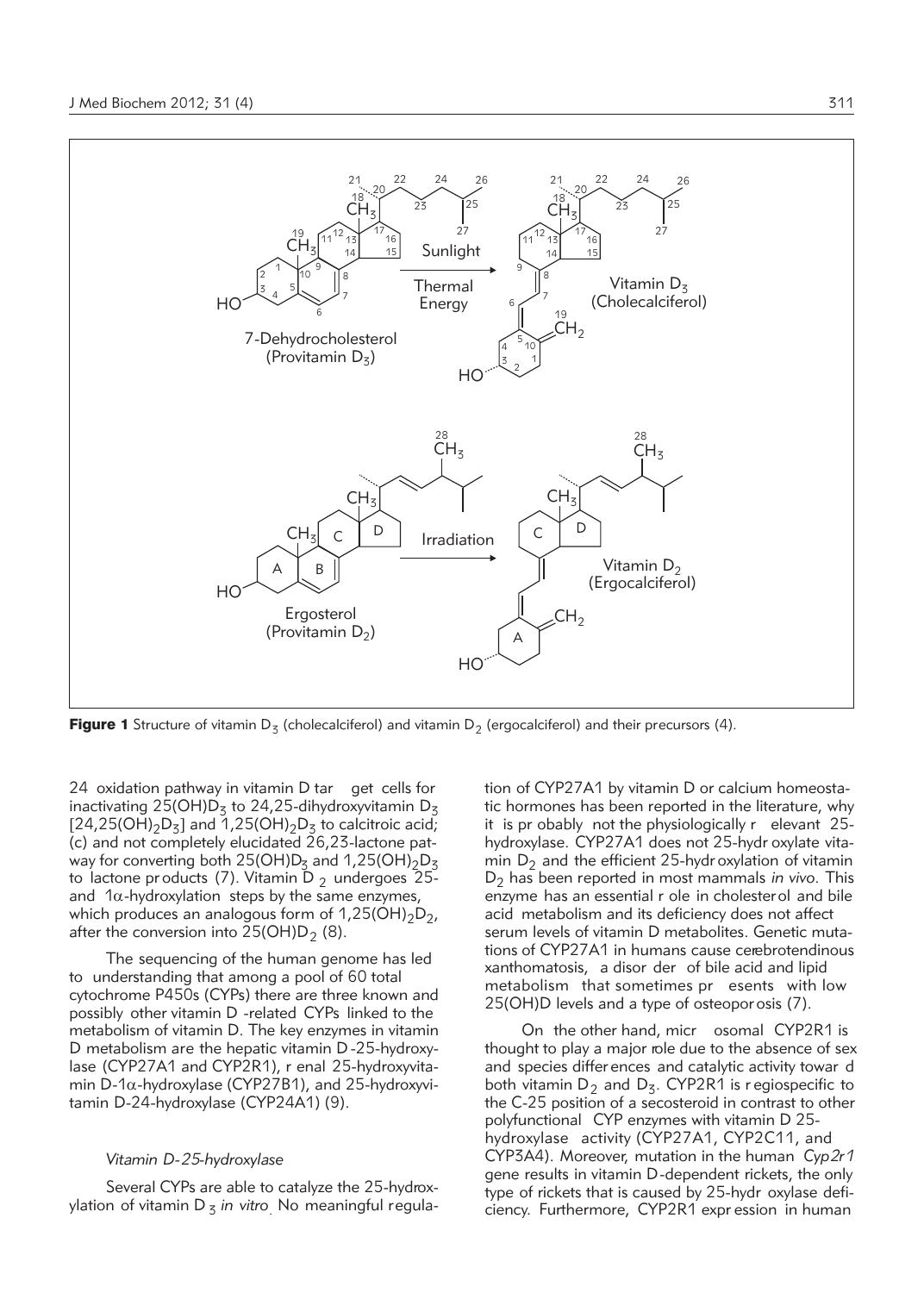tissues is ubiquitous, which supports the findings that the ability to form  $25(OH)D<sub>z</sub>$  is almost unchanged in patients with liver disorders (10).

# *25-hydroxyvitamin D-1*a*-hydroxylase*

Mitochondrial 25-hydroxyvitamin D-1 $\alpha$ -hydroxylase (CYP27B1) has a central r ole in calcium homeostasis. The main contr ol of calcium homeostasis is the calcium-sensing receptor in the parathyr oid cell, which regulates the secretion of parathyroid hormone (PTH). In tur n, PTH is principal activator of 25 hydroxyvitamin  $D$ -1 $\alpha$ -hydroxylase gene expr ession, which represents the mechanism needed to contr ol plasma concentration of 1,25(OH)<sub>2</sub>D (11). This regulation is independently amplified by low calcium and phosphorus signals (12). By maintainig tight r egulation of the concentration of  $1,25(OH)_2D$  and thereby giving rise to appr opriate transcriptional activation of the genes involved in calcium and phosphor us transport and cell differentiation, the 25-hydroxyvitamin D- $1\alpha$ -hydroxylase plays a vital r ole in vitamin D signaling (7).

It has been shown, however , that CYP27B1 is expressed in various extrarenal sites around the body including the keratinocyte, lung, colon, and macr ophages (1). This indicates that extrar enal 25-hydroxyvitamin  $D-1\alpha$ -hydroxylase has an autocrine or pa racrine role in specific tissue differentiation (13). This was demonstrated by the work of Dusso et al. (14) who have shown that cytokines such as inter feron- $\gamma$ , not PTH, upregulate expression of CYP27B1 in the macrophage. The concept of extrar enal 25-hydroxyvitamin  $D$ -1 $\alpha$ -hydroxylase has not only physiolo gical implications but also pathological ones. For example, sarcoidosisis is a granulomatous condition that of ten involves hypercalciuria and eventually hyper calcemia caused by the overproduction od  $1,25(OH)_2D$  in sarcoid macrophages (7).

#### *25-hydroxyvitamin D-24-hydroxylase*

Mitochondrial 25-hydroxyvitamin D-24-hydroxylase (CYP24A1) is also regulated by  $1,25(OH)_2D$ , but in opposite dir ection to 25-hydr oxyvitamin  $D-1\alpha$ hydroxylase (CYP27B1) owing to the transcriptional upregulation in the CYP24A1 pr omoter. The outcome is induction of CYP24A1 in all vitamin D target cells, which provides exquisite attenuation of the hormonal signal in the individual tar get cell when the gene transcriptional upr egulation of 1,25(OH)  $_2$ D need to be tur ned off (7). *Cyp24a1* knockout mice confirm the catabolic r ole for CYP24A1, because they show poor viability with 50% lethality , showing hypercalcemia, with marked difficulty in excr eting a bolus of  $[1\beta - \frac{3}{1}A]$ 1 $\alpha$ , 25-(OH)<sub>2</sub>D<sub>3</sub> and isolated cultured keratinocytes from these mice fail to synthesize calcitroic acid, as opposite to heter ozygous and wildtype mice (15). In humans, mutations in *Cyp24a1* with a complete loss of function, cause idiopathic infantile hypercalcemia (16).

C-24 oxidation r epresents the pr edominant catabolic pathway for 1,25(OH)<sub>2</sub>D<sub>3</sub> in which sequential C-24 hydroxylation, C-24 ketonization, and C-23 hydroxylation, followed by oxidative cleavage to for m tetranor-1 $\alpha$ , 23-dihydroxyvitamin  $D<sub>z</sub>$  and calcitroic acid, liberate an inactive, water-soluble product that is ex creted in bile (9). The secondar y pathway involves C-26 hydroxylation, C-23 hydroxylation, and lacto nization to form (23S,25R)-1,25(OH)<sub>2</sub>D<sub>3</sub>-26,23-lactone. Both patways have also been shown to participate in the metabolism of  $25(OH)D_3$  (17). Studies of the recombinant CYP24A1 protein have revealed that CYP24A1 uses multicatalytic activity , facilitating se quential oxidation of C -23, C-24 and C-26 hydroxylation and side-chain cleavage (9).

# Mechanisms of action

Mechanism of action of vitamin  $D_5$ , through its hormonal form,  $1,25(OH)_2D_3$  involves nuclear receptor (VDR) that r egulates the transcription of several target genes in a variety of vitamin D tar get cells that are primarily involved in calcium homeostasis and cell diferentiation (18). These r egulatory functions ar e performed by several specific pr oteins included in vitamin D signal transduction system, which constitutes of VDR and its associated transcriptional coactivators, plasma transport pr otein (vitamin D binding protein, DBP), the activating CYP s (CYP2R1, CYP27A1, and CYP27B1), and catabolic CYP24A1 (described in previous section) (19).

# *Vitamin D binding protein*

Because of its lipophilic natur e vitamin D  $<sub>z</sub>$ </sub> requires a protein carrier for solubility in plasma. Its mono-, di-, and tri-hydr oxylated metabolites show progressively increasing polarity, culminating in the water soluble biliary form of calcitroic acid. After the absorption from the gut, vitamin D enters the circulation on chylomicrons first, and it is only slowly transferred to DBP, for which it has low affinity , between 10-5 and 10-7 mol/L. The differ ence between the transport of dietary and vitamin D synthesized in the skin is that the later is mainly bound to DBP (20). The consequence of chylomicron transport of dietary vitamin D is the possibility of uptake by peripheral tissues, such as adipose tissue and muscle, due to the action of lipoprotein lipase. The liver takes up r emaining vitamin D from the chylomicron remnant and quickly removes it from the bloodstream. The loss into tissue and liver pools explains the short plasma half-life, ≈4–6 h, and the whole-body half-life ≈2 months of vitamin D (19).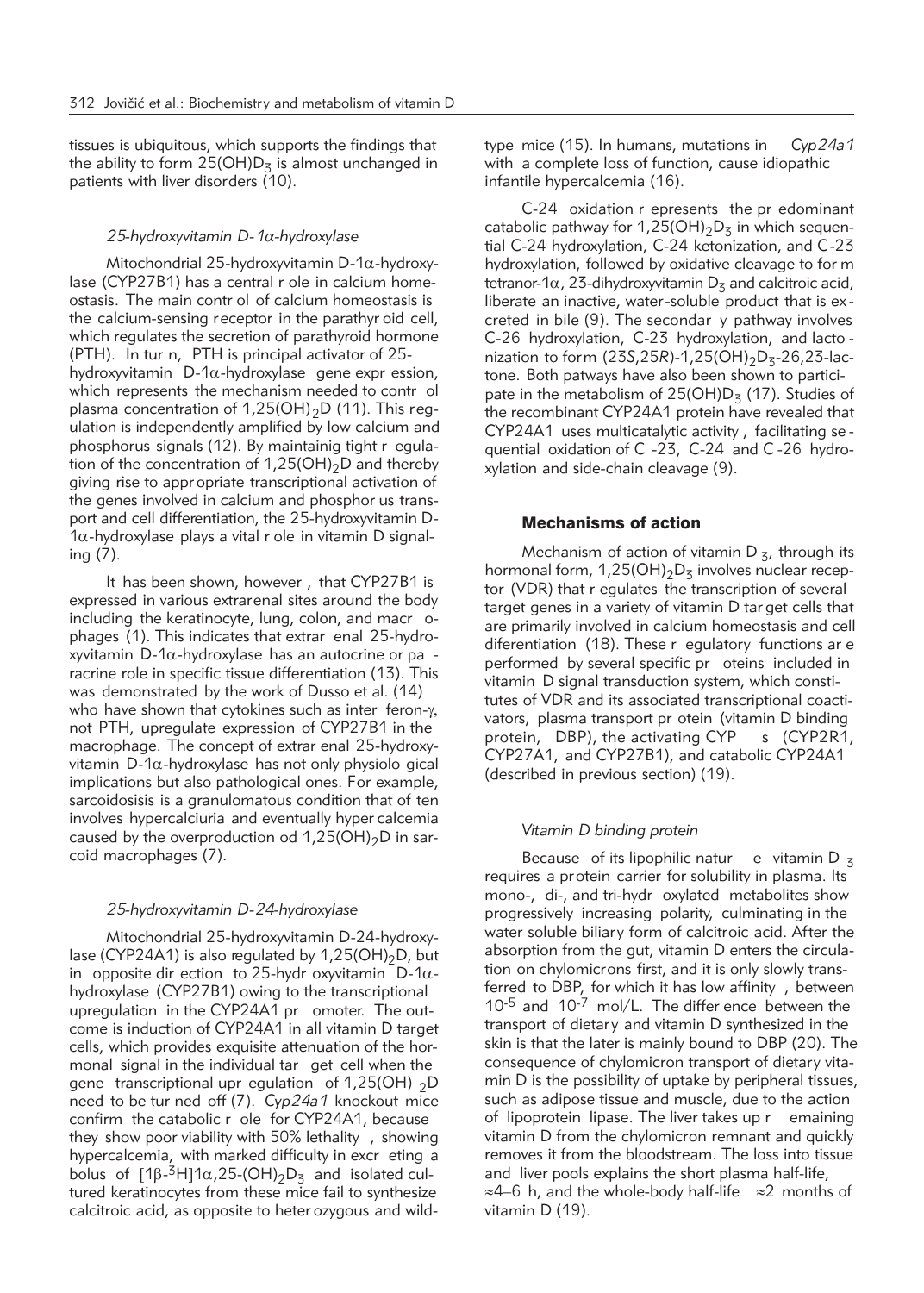In the liver vitamin D converts into 25(OH)D due to the action of micr osomal CYP2R1 or mitochondrial CYP27A1, neither of which is subject to tight regulation (21). 25(OH)D quickly enters the plasma pool that constitutes the predominant pool of vitamin D in the body, with a capacity of  $\approx$ 4.5 µmol/L.  $25(OH)D<sub>z</sub>$  and  $25(OH)D<sub>2</sub>$  have a strong affinity for DBP at  $5 \times 10^{-8}$  mol/L why 25(OH)D<sub>z</sub> has a half-life of 15 days in the cir culation. The normal circulating level of 25(OH)D in the blood is only 25–200 nmol/L, indicating that ligand only occupies 2–5% of DBP in the physiologic state (19).

The dihydroxy- metabolites have different affinities for DBP:  $25(OH)D<sub>z</sub> - 26.23$ -lactone binding  $3-5$ times as tightly as  $25(OH)D_{3/3}$  and inactive meta bolites, 24,25(OH)<sub>2</sub>D<sub>3</sub> and 25,26(OH)<sub>2</sub>D<sub>3,</sub> bind with equal affinity as  $25(OH)D_5$ . The active for m  $1,25(OH)_{2}D_{5}$  has a half-life of 10–20 h depending on the state of the highly inducible catabolic machinery. The accumulation of these metabolites in the bloodstream is mainly a function of their affinities for DBP, but the rate of synthesis and degradation also plays a partial role (19).

#### *Vitamin D receptor*

The steroid hormone 1,25(OH)<sub>2</sub>D<sub>3</sub>, like other steroid hormones, generates biological r esponses by regulating gene transcription (genomic r esponses) and by activating a variety of signal transduction patways at or near plasma membrane (nongenomic rapid responses) (22). The genomic r esponses are due to stereospecific interaction of 1,25(OH)<sub>2</sub>D<sub>3</sub> with its nuclear r eceptor, VDR. The primar y amino acid sequence of the VDR consists, like in other ster oid hormone receptors, of 6 functional domains: the variable regions, DNA binding, the hinge region, the ligand binding region, and the transcriptional activation domain (2). Formation of the ligand-r eceptor complex results in conformational changes in the receptor protein, which allow the ligand-r eceptor complex to specifically interact with many proteins from the transcriptional machinery. It is estimated that the VDR can regulate the expression of as many as 500 of the

20 488 genes in the human genome (23). The lar ge number of VDR-regulated genes undoubtedly reflects the consequence of the distribution of both the VDR and  $25(OH)D<sub>z</sub>$ -1 $\alpha$ -hydroxylase to many organs.

»Rapid« or nongenomic r esponses provoked by 1,25(OH)<sub>2</sub>D<sub>z</sub> are mediated thr ough the interaction of the hormone with a r eceptor located on the cell's external membrane. This membrane r eceptor is the classic VDR, found in nucleus and cytosol and associated with caveolae in the plasma membrane of a variety of cells (24). Caveolae ar e flask-shaped membrane invaginations enriched in sphingolipids and cholesterol that are commonly found in a wide variety of cells (25). Using VDR knockout and wild-type mice, it was found that rapid modulation of osteoblast

Although VDR is expressed in many cells around the body, differences in tissue-, differ entiation stageand gene-specific transcription factors pr esent at the vitamin D-dependent genes allow wide variability in the range of genes that are modulated in each tissue at any given time. Even the dir ection of the effect of  $1,25(OH)_2D_5$  on gene transcription, in the sense whether it causes upr egulation or downregulation, is gene-specific. For example, various Ca-homeostatic genes (e.g. calbindins, Ca-channel proteins, osteocalcin, osteopontin, RANKL genes) ar e upregulated, whereas others (e.g. collagen and pr e-pro-PTH genes) are downregulated by 1,25(OH)<sub>2</sub>D<sub>3</sub> (7).

VDR is 1,25(OH)  $_2D_5$ -dependent transcription factor that controls gene expression by heterodimerizing with retinoid X receptors (RXRs) and associating specifically with VDR r esponsive elements (VDRE) in target genes. Sequence and promoter analysis of several  $1,25(OH)_2D_3$ -regulated genes have led to the identification of VDREs, short DNA sequences to which the VDR -RXR heterodimer binds and subsequently exerts its influence on transcription. Some VDREs have been identified in genes that ar e known to be transcriptionally activated by the 1,25(OH)  $_2D_5$ hormone including osteocalcin and osteopontin (expressed in bone osteoblasts),  $\beta_5$  integrin (found in bone osteoclasts and macr ophages), calbindin- $D_{28k}$ (from kidney) and p21 (an inhibitor of cyclin dependent kinase, Cdk, in many tissues) (12).

The activation of the ligand-bound VDR in the intestine, bone, kidney, and parathyr oid gland cells results in the maintenance of nor mal serum calcium and phosphorus levels and their r elated effects on mineralization and tur nover of bone (27). However ,  $1\alpha$ -hydroxylase is also pr esent in cells of several extrarenal tissues such as skin, bone, pr ostate, and many immune cells. The enzyme her e is identical to the one expressed in the kidney, but its expression is regulated by immune signals instead of mediators of bone and mineral homeostasis (28). Ther efore, the potential actions of 1,25(OH)<sub>2</sub>D<sub>3</sub> via its nuclear VDR extend far beyond the bone mineral homeostasis. High local 1,25(OH)  $_2D_3$  concentrations may, independently from serum concentrations, manifest an autocrine and paracrine function since the VDR is widely present in many differ ent cells and tissues (29). For example, one major target for  $1,25(OH)_2D_5$ is the immune system, wher e mediated by VDR it suppresses IL-1 to IL -6 and inter feron-g *in vitro.* Moreover, documented *in vivo* immunomodulatory actions of the hormone are reduced macrophage and lymphocyte function in vitamin D -deficient rats.  $1,25(OH)_{2}D_{5}$  functions as a general suppr essor of the immune system, especially of Th1 cells, suggesting its potential usefulness in the treatment of autoimmune disorders. In central ner vous system, besides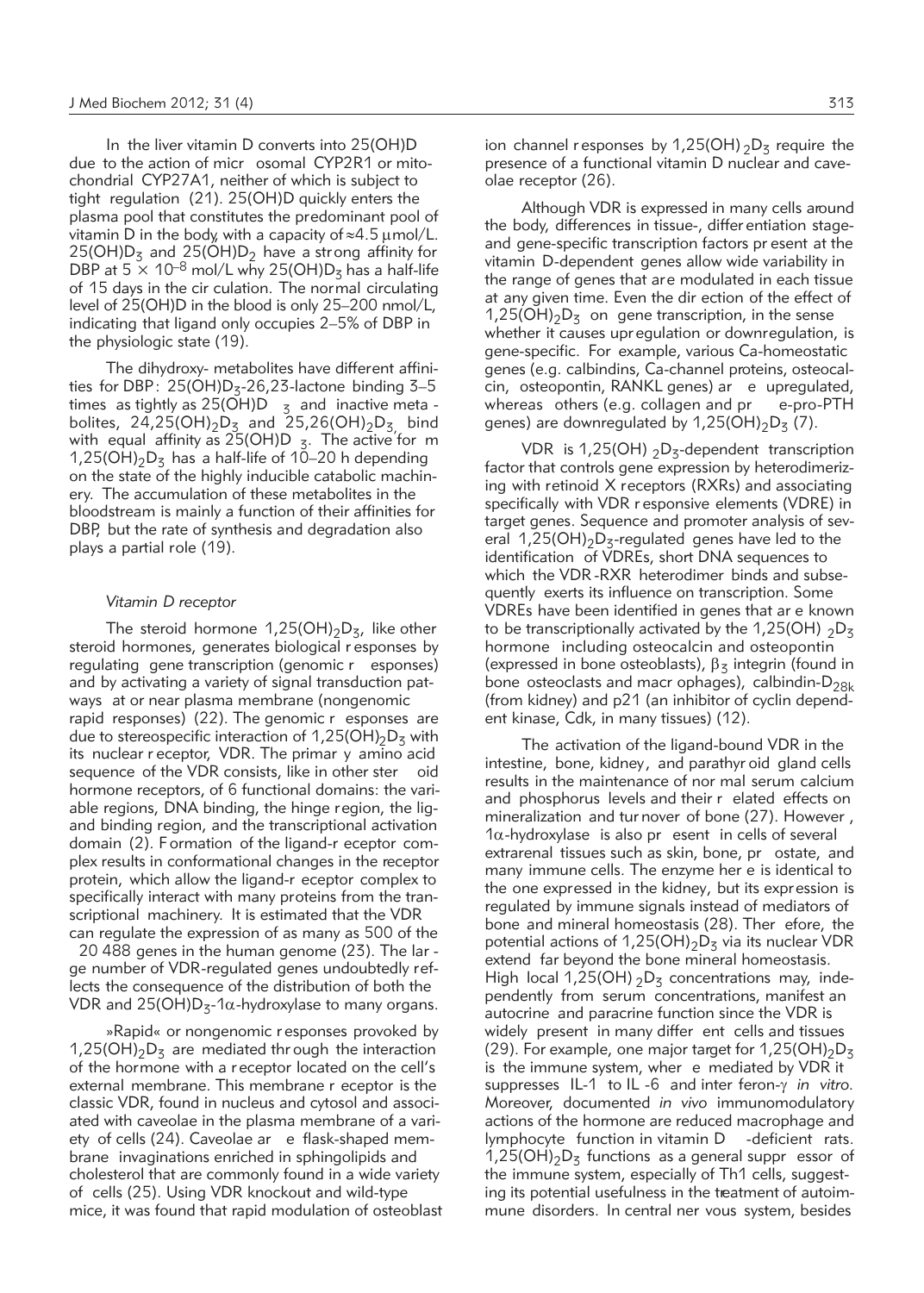immunosuppression,  $1,25(OH)_2D_5$  has been shown to induce expr ession of a number of neur otrophic hormones from degenerative pr ocesses. Together with the expression of calbindin- $D_{28k}$  which exhibits antiapoptotic effect,  $1,25(OH)_2D_3$  may have a possible role in therapeutic intervention for neurodegenerative disorders. Similarly,  $1,25(OH)_2D_3$  affects the maturation and function of certain nor mal and neoplastic cells (e.g. mammar y, prostate, and colon), which may be r elated to the ability of liganded VDR to arrest cells at the G1 stage by influencing cell cycle regulatory proteins, such as p21 and p27, to contr ol cell growth transcription factors, such as *c-myc* and *cfos,* or to elicit apoptosis by downr egulating *Bcl-2.*  $1,25(OH)_2D_5$  also reportedly affects several major endocrine processes, such as TRH/TSH action and pancreatic insulin secretion (12).

# Conclusion

In the era of worldwide vitamin D deficiency, the new roles of vitamin D, beyond well established bone

#### **References**

- 1. Bouillon R, Bischoff-Ferrari H, Willet W. Vitamin D and health: perspectives from mice to man. J Bone Miner Res 2008; 23(7): 974–9.
- 2. Norman AW. From vitamin D to hor mone D: fundamentals of the vitamin D endocrine system essential for good health. Am J Clin Nutr 2008; 88(suppl): 491S–9S.
- 3. Holick MF. Vitamin D deficiency. N Engl J Med 2007; 357(3): 266–81.
- 4. Endres DB, Rude RK. Mineral and bone metabolism. In: Burtis C A, Ashwood ER, Br uns DE, editors. Tietz Textbook of Clinical Chemistr y. 4th ed. Philadelphia: WB Saunders, 2006: 1929–6.
- 5. Armas LAG, Hollis BW, Heaney RP. Vitamin  $D_2$  is much less effective than vitamin  $D_5$  in humans. J Clin Endo crinol Metab 2004; 89:5387–91.
- 6. Bouillon R, Okamura WH, Norman AW. Structure-function relationships in the vitamin D endocrine system. Endocr Rev 1995; 16: 200–57.
- 7. Prosser DE, Jones G. Enzymes involved in the activation and inactivation of vitamin D. T rends in biochemical sciences 2004; 29(12): 664–73.
- 8. Haddad JG, Matsuoka LY, Hollis BW, Hu YZ, Wortsman J. Human plasma transport of vitamin D after its endogenous synthesis. J Clin Invest 1993; 91: 2552–5.
- 9. Masuda S, Byford V, Arabian A, Sakai Y, Demay MB, St-Arnaud E, et al. Altered pharmacokinetics of 1,25-dihydroxyvitamin  $D_5$  and 25-hydroxyvitamin  $D_5$  in the blood and tissues of the 25-hydroxyvitamin D-24-hydroxylase (*Cyp24a1*) null mouse. Endocrinology 2005; 146(2): 825–34.

and mineral metabolism, ar e being r ecognized. Enzymes involved in the activation of components of this endocrine system, together with elements of catabolic reactions, as well as nuclear r eceptors, and aspects of autocrine and paracrine actions, have essential roles not only in preserving bone and mineral homeostasis, but in regulation of numerous processes of specific cell differentiation and proliferation. The knowledge of these mechanisms of action of vitamin D endocrine system can be used to help the diagnosis and treatment of diseases involving specific or gans and tissues which respond to actions of vitamin D.

*Acknowledgments.* This study was conducted as a part of the P roject No. ON175036, financially supported by the Ministr y of Education and Science of Republic of Serbia.

# Conflict of interest statement

The authors stated that there are no conflicts of interest regarding the publication of this article.

- 10. Strushkevich N, Usanov SA, Plotnikov AN, Jones G, Park HW. Structural analysis of CYP2R1 in complex with vitamin  $D_5$ . J Mol Biol 2008; 380: 96-106.
- 11. Armbrecht HJ, Boltz MA, Hodam TL. PTH incr eases renal 25(OH)D<sub>3</sub>-1 $\alpha$ -hydroxylase (CYP1 $\alpha$ ) mRNA but not renal  $1,25(OH)_2D_3$  production in adult rats. Am J Physiol Renal Physiol 2003; 284: F1032-6.
- 12. Haussler MR, Whitfield GK, Haussler C A, Hsieh JC, Thompson PD, Selznick SH, et al. The nuclear vitamin D receptor: biological and molecular regulatory properties revealed. J Bone Miner Res 1998; 13: 325–49.
- 13. Bikle DD, Chang S, Cr umrine D, Elalieh H , Man MQ, Choi EH, et al. 25-Hydroxyvitamin D-1 $\alpha$ -hydroxylase is required for optimal epider mal differentiation and permeability barrier homeostasis. J Invest Dermatol 2004; 122: 984–92.
- 14. Dusso AS, Kamimura S, Gallieni M, Zhong M, Negr ea L, Shapiro S, et al.  $\gamma$ -Interferon-induced resistance to 1,25-(OH) $_2$  D<sub>3</sub> in human monocytes and macr ophages: a mechanism for the hypercalcemia of various granulomatoses. J Clin Endocrinol Metab 1997; 82: 2222–32.
- 15. St-Arnaud R. Targeted inactivation of vitamin D hydr oxylases in mice. Bone 1999; 25: 127–9.
- 16. Schlingmann KP, Kaufmann M, Weber S, Irwin A, Goos C, John U, et al. Mutations in *CYP24A1* and idiopathic infantile hypercalcemia. N Engl J Med 2011; 365(5): 410–21.
- 17. Siu-Cadera ML, Zou L, Ehrlich MG, Schwartz ER, Ishi zuka S, Reddy GS. Human osteoblasts in cultur e metabolize both 1  $\alpha$ , 25-dihydroxyvitamin D<sub>3</sub> and its pre-